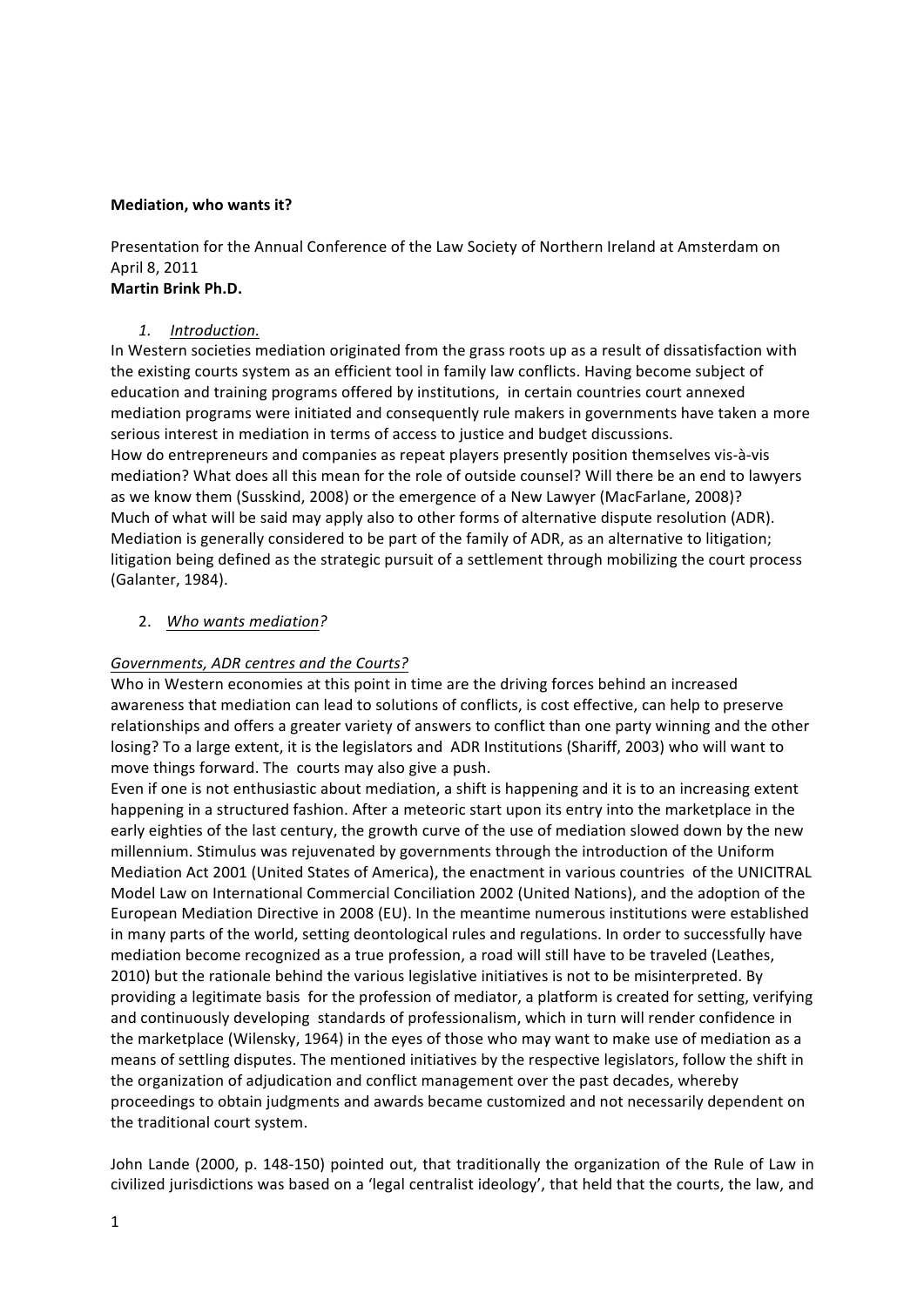lawyers were the primary means of handling disputes involving legal issues. Under this worldview, government is the principal locus of legal controls, operating through a court system. This system is a coherent structure consisting of a hierarchical set of courts in which each court acts according to prescribed and universal rules to achieve specified instrumental purposes that reflect widely shared values. The courts follow the direction of higher authorities to announce, apply, and sometimes change rules. Professionals trained in the law are needed to staff the courts and represent disputants. The prototypical mode of legal action was adjudication. Over time, problems developed with legal centralist theory and practice. The problems were perceived as relatively small anomalies that did not fundamentally threaten the core of legal centralist ideology. It was still generally taken for granted that handling problems socially defined as "legal disputes" normally meant "litigation," if not adjudication, in government courts and agencies or in their shadows. Indeed, many of the innovations consisted of new varieties of government courts such as small claims, juvenile, and family courts.

Eventually a "process pluralist" ideology evolved. This ideology is hypothesized to consist of an interrelated set of beliefs that embrace the availability and acceptability of a wide range of goals, norms, procedures, results, professional roles, skills, and styles in handling disputes involving legal issues. The essence of this ideology is that many different features of disputing processes can be manipulated and customized for each dispute. A key element of process pluralism is the belief in the legitimacy of a multiplicity of disputing mechanisms. In addition to trials in government courts, it accepts the legitimacy of diverse disputing procedures and providers including, for example, neighborhood mediation centers, private "rent-a-judges", all-purpose private court systems, university tribunals, and automobile manufacturers' procedures for handling consumer warranty complaints. This ideology also recognizes and accepts a wide assortment of values along a range of other dimensions, including values of the traditional legal system, but does not presumptively favor the traditional values. For example, a process pluralist ideology accepts the validity of various norms used in resolving disputes-such as economic norms, ethical precepts, and other cultural beliefs as well as those expressed in legal rules. It promotes consideration of many different disputing outcomes in addition to judicial monetary and injunctive remedies, including promotion of behavior, relationships, and outcomes beyond the legal and practical reach of the courts. It conceives of an array of professional roles for lawyers, including some roles in which lawyers do *not* exercise predominant decision-making authority over disputants, non-legal professionals, and nonprofessionals. Under this view, non-lawyers may be more appropriate to manage resolution of some disputes than lawyers (Diamond, 2011). It recognizes different negotiation styles and strategies, such as taught by the Harvard Negotiation Project i.e. an "appropriate-result, consensus-oriented" strategy focusing on parties' interests, in addition to a more traditional "maximal-result, concessionsoriented" strategy (Camp, 2002; Korobkin, 2002). In contrast to pure legal centralist ideology, which makes a strong assumption that law, lawyers, legal remedies, and courts should predominate in legal disputes, process pluralist ideology challenges all those assumptions (Lande, 2000, p. 150; Roberts & Palmer, 2005;Tercier, 2011).

A more recent driver for change in Western economies since the occurrence of the financial crises in 2002, are shrunken budgets of governments. With the euro-zone under reconstruction, this situation is not likely to change in the short term. Furthermore globalization forces economies with a large public facilities sector, to economize. The organization of the court system is a public task, funded by tax collection. Taxes in turn influence cost of labor and therefore have a direct bearing on the competitiveness of an economy. Economies with a large public sector, part of which is the courts system, will feel an increasing pressure to diminish that sector. It has been alleged earlier that mediation might easily become an instrument in the hands of policy makers who view the governmental courts system as a cost factor (De Roo & Jagtenberg, 2004; Genn, 2008). The increasing of registration fees to commence litigation in the court, introduction of more or less compulsory referral of court cases to mediation (Welsh, 2011), or even, as in Italy presently, a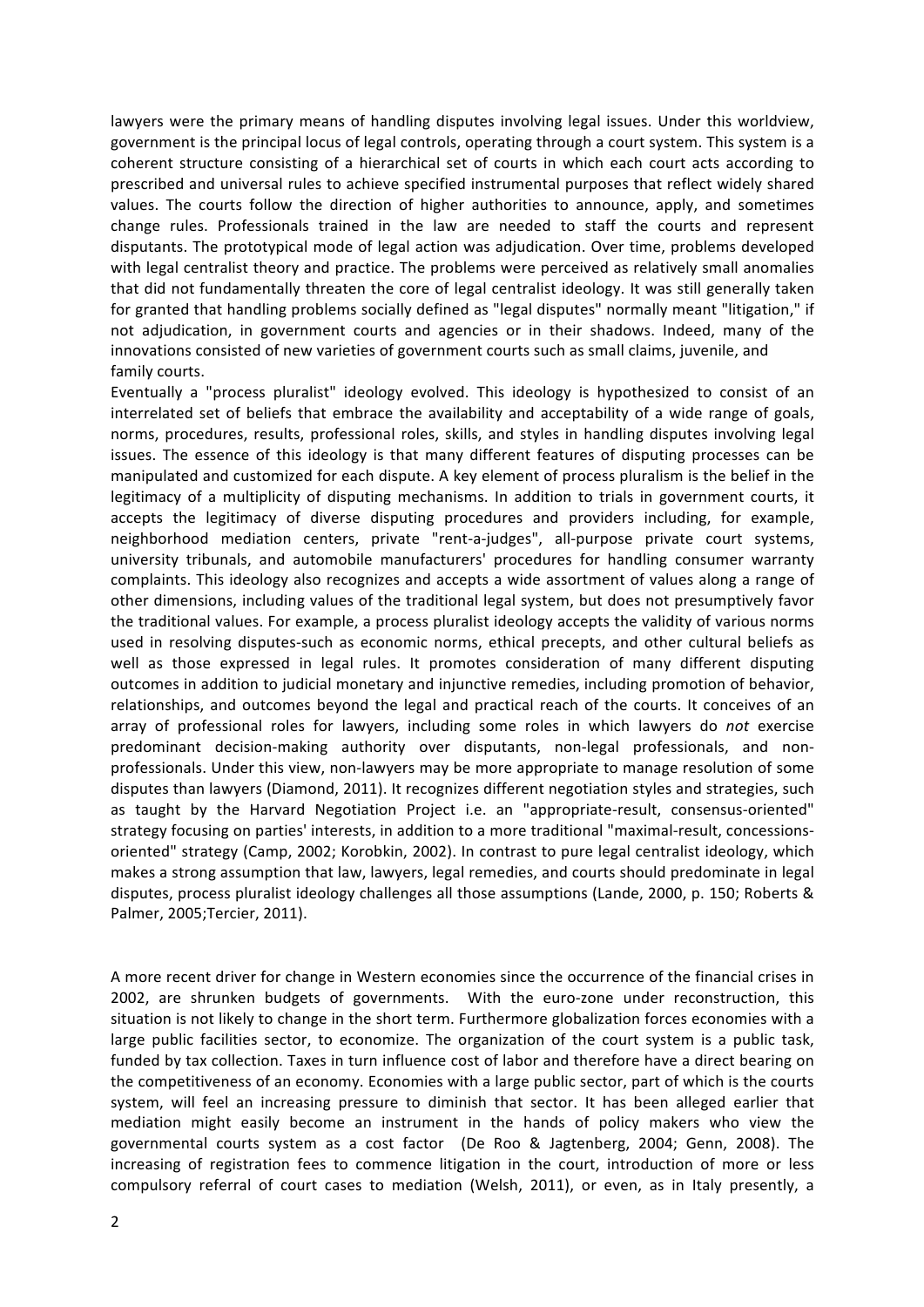prohibition to start a court case if mediation has not taken place first, are expressions of the above intended movement. An Italian Legislative Decree requiring mandatory pre-trial mediation of civil and commercial cases came into effect on March 21, 2011. The decree is part of an initiative to reduce the overload on the country's legal system, which, according to a recent World Bank Report, ranks 157th for enforcing contracts. The response of Italy's national attorneys' union (Organismo Unitario dell'Avvocatura) has been to call for a national strike in March of this year. The backlog situation is not so much different in other jurisdictions. In France, in February 2011, budget restraints were part of the reason that magistrates went on strike. The implementation process of the European Mediation Directive in the various countries of the EU is creating a new momentum for mediation, if only as a result of the waves it stirs up in several countries. In Greece people are angry because the law proposes that only lawyers can be mediators; in Italy lawyers are angry because mediation will become compulsory before one can start a court case. In the process, mediation is rising on the agenda of public attention.

Some random figures: Policy makers in governments are well aware that with the use of mediation, solving a court case with an interest involved of 200,000 euros, looking at all European countries, on average, compared to litigation, an amount of 13.738 euros would have been spared (The Cost of Non ADR – Surveying and Showing the Actual Costs of Intra-Community Commercial Litigation, ADR center, Rome, June 9, 2010, p. 55). In the case of Ireland the relevant survey showed the following figures: Savings between 42,317 and 46,800 euros. Litigating the 200,000 euros case would purportedly take an average of 515 days and a cost of 53,800 euros. Arbitration would be quicker, an average of 357 days, but could cost even more, 66,661 euros. Mediation in Ireland does not go very fast, but still much quicker than litigation or arbitration, namely 45 days. In all EU countries average cost of mediating a conflict with an interest of 200,000 euros would be 7,000 euros. Of the interest involved in such a case, litigation would absorb 26.9%, arbitration 33.3% and mediation 3.5%. In addition it will have to be considered that without different agreement, the cost of mediation will be equally divided between the parties, whereas in the case of litigation or arbitration the compensation for costs that qualifies for attribution to the winner, may have to be borne by the losing party alone.

The costs of conflict are high: in the UK, an estimated cost of 30 billion pounds to UK businesses, taking up 20% of leadership time and resulting in 370 million work days lost (bringing with it a detrimental impact on the performance and company valuation). Mediation is supposed to save the UK an annual 1.4 billion pounds, while the cost to achieve this would be a mere 15 million pounds (Sturrock, 2011).

All in all, it is clear that governments are keen on promoting mediation, because it may save their economies costs and more frequent use may help to reduce budgets for the traditional supply of justice and means to come to solutions in case of conflict. The European Directive also for this reason contains a very broad definition of mediation, so that this will not restrict a wide use of it. A broad definition covers also the use of mediation for preventing conflicts, the analyzing of situations (what and what not can be identified as conflict?), dealing with ongoing conflicts (Mayer, 2009), to negotiate agreements (Hager & Pritchard, 2000; Schonewille & Fox, 2011; Schonewille & Merks, 2011) or for policy making (Susskind & McMahon, 1985).

It have been the institutions, which in time preceded the governments in embracing mediation. In addition to governments, institutions, will continue to actively promote mediation. They are pressed to do so. Not only because as providers of ADR solutions promoting mediation is their core business, but also because they legitimately seek to enhance quality standards and to regulate education of mediators.

The European Directive (Preamble under 16 and Article 4) requires that Member States will with all means they deem appropriate stimulate the drafting and observance of ethical codes and the development of effective quality control mechanisms. Virtually every jurisdiction now has its own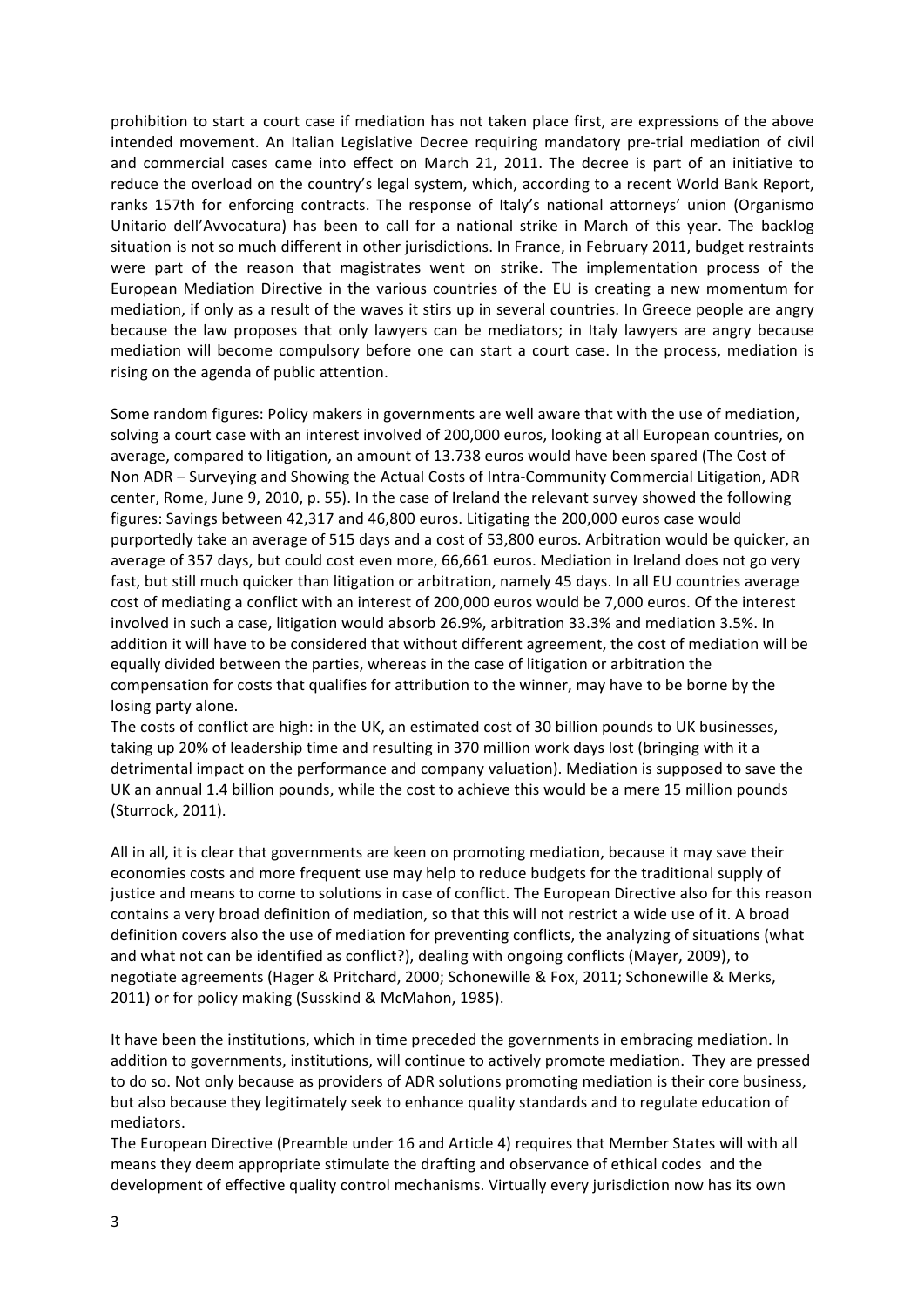mediation centre and one is starting to see the emergence of the first transnational institutions (Massie, 2011).

Courts may also prove to be a force driving mediation forward. Enormous backlog and understaffing, in addition to budget cuts in the public sector, will increasingly make courts refer cases to mediation. In combination with the ongoing attempts by regulators to promote mediation, more and more countries will see mediation becoming compulsory before or even during litigation. For example in New South Wales, Australia (later followed by other states and territories), as early as 1991, the Courts Mediation and Arbitration Act, amending the Federal Court of Australia Act, introduced an article allowing the court to refer a case or an issue to mediation or arbitration. In 1997 things were taken one step further in the Law and Justice Amendment Act, which introduced a Section 53A(1A) which states that a referral to a mediator may be made with *or without* the consent of the parties to the proceedings. Similar laws were enacted in other parts of Australia (Spencer & Brogan, 2006; Limbury!2011).

In England and Wales, following the Woolf reforms, the Civil Procedure Rules 1998 began to refer to ADR expressly. Rule 1.1. (sub e) now says that dealing with a case justly includes, so far as is practicable allotting to it an appropriate share of the court's resources, while taking into account the need to allot resources to other cases. Rule 1.4. (sub c and e) says that the court must actively manage cases, deciding promptly which issues need full investigation and trial and accordingly dispose summarily of the others and encourage the parties to use an alternative dispute resolution procedure if the court considers that appropriate, and facilitate the use of such procedure. Following the publication of the government's response to the consultation on Jackson LJ's recommendations for reforming civil litigation funding and costs, the government has also announced a further consultation on proposals to improve the efficiency of solving disputes in the Small Claims and County Courts, including increasing the small claims threshold from  $£5,000$  to  $£15,000$  and increasing the financial limit below which claims cannot be commenced in the High Court from  $£25,000$  to £100,000. The intent was expressed to create a justice system which protects access to justice, encourages earlier and more efficient solving of civil disputes, and reduces cost and disproportionate risk (Ministerial Foreword, p. 4).

New Court registration fees in the Netherlands may in 2011 be raised significantly for commercial parties. The Minister of Security and Justice as a result expects 20% less court cases. All of this is likely to cause disputing parties to turn to other, more cost efficient ways to settle their disputes than litigation (Genn, 2008).

On ADR itself, the Jackson LJ Report proposed no changes. It recommended that there will be a serious campaign to ensure that all practitioners and judges will be properly informed about the benefits of ADR and that the public and small businesses will be alerted to the benefits of ADR. Also an authoritative handbook should be prepared, explaining clearly and concisely what ADR is and giving details of all reputable providers of mediation. This should be the standard handbook for use at all Judicial Studies Board seminars and CPR training sessions concerning mediation. The authors of *A, Practical, Approach,to,Alternative,Dispute,Resolution,express in the preface to the handbook,* published this year, the hope that their book will meet that requirement (Blake, Browne & Sime, 2011).

Noteworthy is that Jackson LJ also notes (Chapter 27, paras 1.6-1.7, page 274) that those consulted who use the Commercial Court in the event of large commercial claims, are largely satisfied with the timely and cost-effective way in which it deals with cases. The Report quotes practitioners whose clients are of the view that costs in the Commercial Court are usually proportionate and that clients are attracted to litigating there precisely because it provides "Rolls-Royce Service", especially in relation to the extensive disclosure available. In this respect there is another comparison with the situation in the Netherlands. The Enterprise Chamber of the Amsterdam Court of Appeals, which deals with issues of mismanagement in certain legal entities and can order an inquiry into the state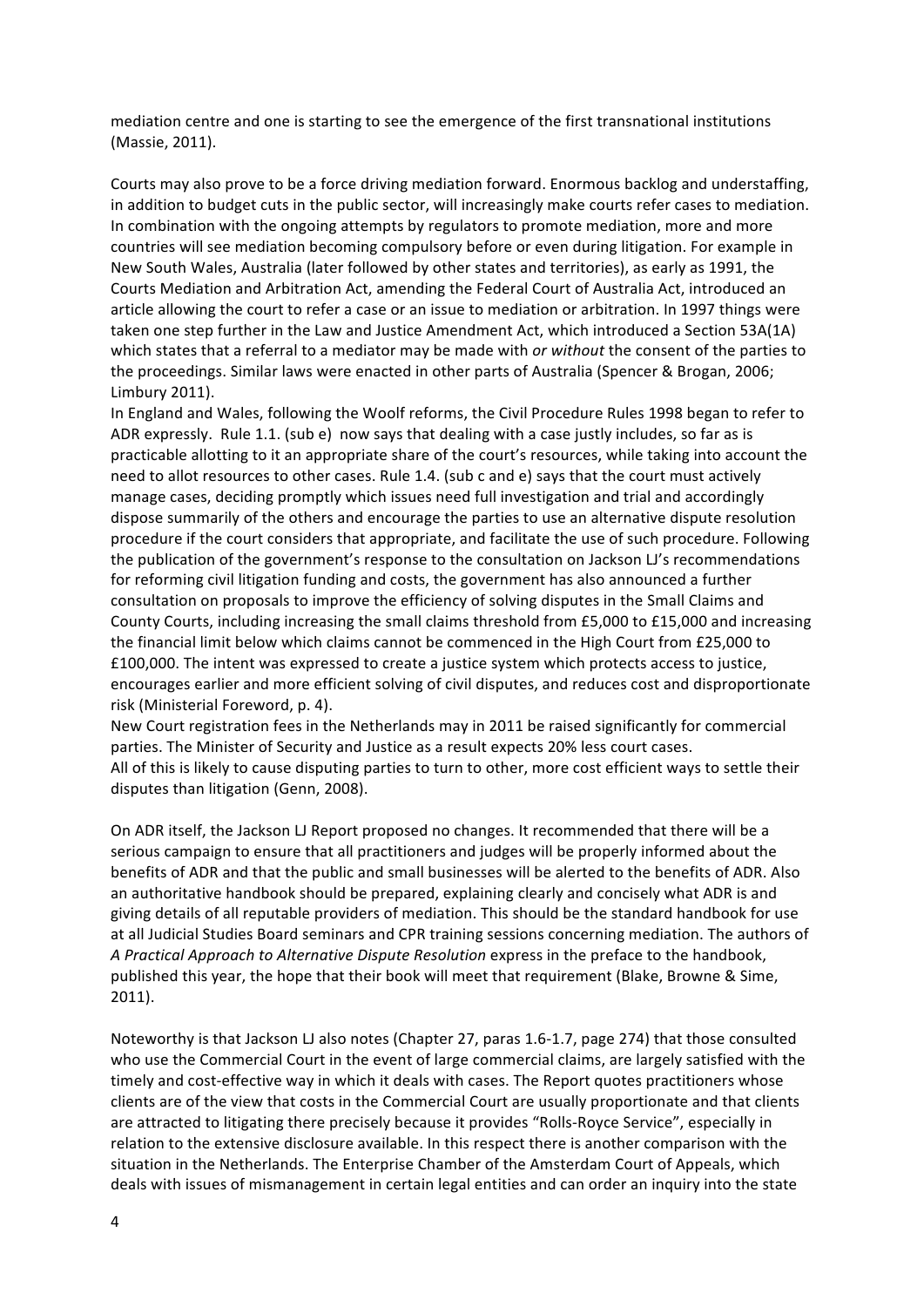of affairs of a company, is a much favored court in the event of disputes between shareholders and other stakeholders. Part of the explanation of the attraction of this court is its flexibility and its specialist expertise. Yet, as I will address next, large companies favor ADR also.

#### *Businesses?*

Do entrepreneurs and companies – as important repeat players when it comes to meeting with conflicts – want to use mediation? There is not yet one answer to that. There is a vast body of evidence in literature (Gans, 1997; Lipsky & Seeber, 1998; Lande, 2000; American Arbitration Association, 2006), that large companies have discovered the advantages of mediation. The outcome of the study undertaken by the American Arbitration Association in 2006 confirmed the findings of the Cornell study by Lipsky and Seeber in 1998, with respect to the ongoing use of both mediation and arbitration by legal departments of *Fortune*, 1000 companies, and it records increases in the use of ADR procedures along with improvements in the perceived qualifications of mediators and arbitrators (page 26).

Large companies having realized that one size does not fit all, have developed in house knowledge on conflict analyses and conflict management, to ensure finding the best procedure for each dispute (Tümpel & Sudborough, 2011). Companies like Bombardier (Steinbrechter,2011) Akzo Nobel (Eijsbouts, 2011), Siemens (Gans & Stryker, 1996), Miele, Dupont de Nemours and Royal Dutch Shell are by now 'disputewise'. They have come to realize that a systematic approach to managing business disputes serves their overall business interests.

The use of a Dispute Resolution Matrix and Early Assessment Programs help to determine very early on what would be the best option to deal with an identified conflict. These systems use methods such as allocation of points to certain elements of a conflict, to score whether one will opt for mediation, adjudication, arbitration, litigation or expert determination. CPR, the American institute for Conflict Prevention and Resolution, developed an Early Case Assessment Toolkit (www.cpradr.org) designed to facilitate more informed and expedited decision-making at the early stages of a dispute. The process calls for a team working together in a specified time frame to gather the key facts of the dispute, and identify the key business concerns, to assess the various risks and costs the dispute poses for the company, and enables an informed choice or recommendation on how to handle the dispute. It is all about matching the case to the process, or vice versa (Sander & Goldberg, 1994;Sander & Rozdeiczer, 2006).

Conflict Management Systems can come in many different sizes and shapes (Simon, 2004). Mediation for large companies has become an integrated tool for trying to avoid and settle disputes at a minimum of cost and a maximum of benefit to their business interests. There is no doubt that in any event, large companies do want to make use of mediation, whenever and wherever appropriate. It is a matter of 'horses for courses'. Not every case is suitable to be dealt with in mediation. Sometimes there are clear contra-indications to mediation. Such indicators may be that it concerns a matter of principle, a precedent valid beyond the immediate parties, trying to maximize or minimize the recovery, or public vindication. Also the jackpot syndrome, the wish to fence off wholly frivolous claims or a downright unwilling counterparty. Partial contra-indications can be different views of the law or the need for a judicial enforcement (Sander & Rozdeiczer, 2006, p. 36-37). The tools of a Dispute Resolution Matrix or a multi layered Early Assessment Program help the dispute wise company to select the best approach in case of a conflict. ADR and certainly also mediation in those programs feature on par with the other options to deal with a conflict. In terms of expertise outside counsel has to be on at least equal footing with in house counsel and many executives in larger companies, when it comes to the capability to discuss in depth, the potential and the intrinsic differences of the various options to be considered.

The AAA study of 2006 revealed that there is a greater use of mediation and arbitration among *Fortune*, 1000 companies than in mid-size and private companies. Yet, the same considerations of pros and cons apply in the case of conflicts that may be confronting those mid-size and private companies. The explanation for the lesser use of mediation by smaller companies is that these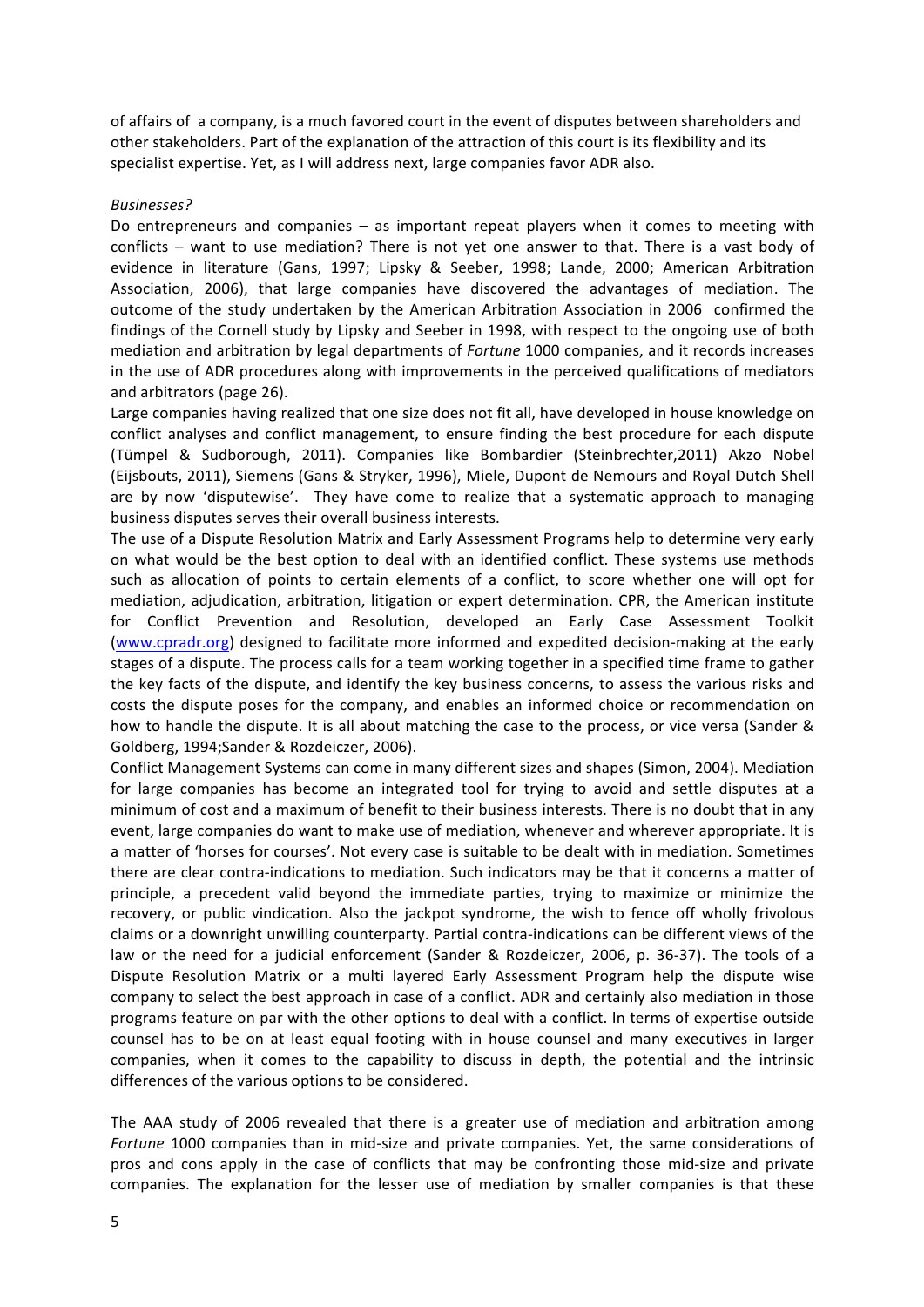companies do not yet have sufficient realistic information on ADR procedures. They lack practical experience with these procedures (Gläszer, 2007). My own research amongst in house counsels and chief financial officers ("CFO's") confirms this. From 119 responses to a questionnaire that was sent out to 1088 in house counsels in mid and small cap and private companies in the Netherlands, only 38.7% declared to have had any experience with mediation. Of 26 CFO's questioned, only 19.2% said to have had experience with mediation. It is my feeling that small and medium sized companies in particular and start ups, have much to gain by utilizing conflict resolution methods that are proven to be cost effective, saving time and helping to retain business relationships, in addition to enabling one to remain the owner of the solution to which one agrees (Blancato & Gibson, Jr., 2010). If the assumption is correct that lack of experience with ADR is one of the reasons for not using mediation more often, it will be a matter of time only, before also in smaller companies mediation will become a kitchen tool.

In spite of criticism on the use of mediation (Silby, 2002) and the relative slowdown in the use of mediation after its first entry onto the market of conflict resolution, mediation is expected to be used more and more widely (Sander & Rozdeiczer, 1994;Lipsky & Seeber, 1998). Mediation is here to stay and it will blend into the environment. More experience with mediation will allow for better use and combination with other tools into hybrid forms of ADR (Roberts & Palmer, 2005, p.289-324;Leathes, 2010). Mediation will not be 'one hand clapping' (Genn, 2008, p. 125) if combined with arbitration (Phillips, 2010; Schneider, 2011), and/or binding advice (Golann & Aaron, 2010) or adjudication. Businesses want mediation or will be wanting to use it.

#### *Lawyers?*

Addressing the members of a Law Society, I will speak of attorneys at law. Do attorneys at law – be it solicitors or barristers – want mediation? My reply is that it is not a matter of wanting mediation or not. Who questions whether an attorney at law needs to avail over knowledge of the law or the Civil Procedure Rules? There is no doubt that knowledge of ADR is one of the requirements to be able to practice law. Mediation is part of ADR. It is therefore that I would want to steer the question whether attorneys at law have an option to want mediation or not, away from whether one is a believer in mediation or not. It is not about for or against. Knowledge of mediation is part of the skills mix one needs to avail over in order to qualify as an attorney at law in today's and tomorrow's market place. It ought to be on the roaster of every legal education program. To be truly effective, attorneys at law need to know when and how to mediate, negotiate, conciliate, facilitate, arbitrate or litigate. Whether and when to make use of this knowledge, is only in part left to the free will of the attorney at law. Clients are entitled to information about ADR before deciding to litigate. The Code of Conduct of The Netherlands' Bar Association states that a settlement often is to be preferred over litigation (R.3.) and that the attorney at law is obliged to inform her client of 'important information'(R. 8). In other countries clients might incur penalties in terms of having to pay or not being able to recuperate, costs of litigation if mediation has not been tried before litigation was initiated or one did not comply with the suggestion or order of a court to attempt a settlement in mediation. Clients will have to be informed of such risks beforehand. Clients are better informed anyway. They will learn about mediation from media campaigns. In the U.S.A. recently, a television series about mediation has started featuring a mediator as the star ("Fairly Legal"). Clients will expect to be advised about the best approach to solving their problem based on an approach compared to what in large companies is translated into a Dispute Resolution Matrix or Early Assessment Program. It is said that in the end – either before, during or after litigation – 98% of all commercial disputes are settled. This means that litigation as well as mediation, arbitration or conciliation ought not to be more than a means to an end. The following citations summarize the changes that are taking place:

> "As users become better informed about how and why mediation works, demand for less conventional, more tailored processes will increase; hybrids of facilitative and evaluative elements, including early case assessment and non-binding opinions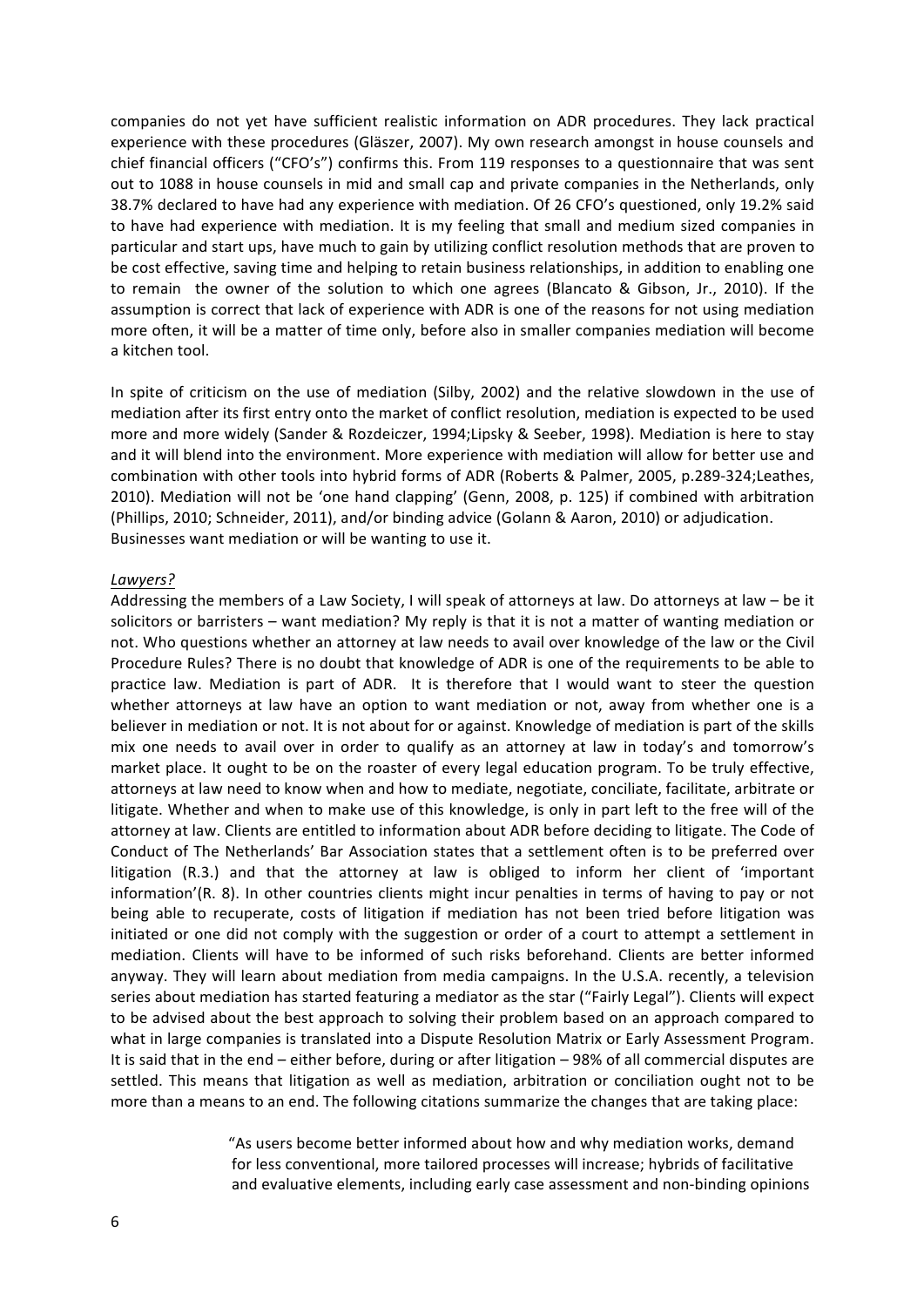will grow. Many trainers still teach a purely facilitative model of mediation, but mediators also need to learn how, when and whether to deploy evaluative and transformative techniques as needed. Gradually, training will adapt to include these needs.

More mediation panels will be process and/or subject-matter oriented, requiring mediators to demonstrate, in addition to their mediation competencies, knowledge of technical fields, conflict diagnostics, process design and inter-cultural communications. Mediation will no longer be viewed as an alternative form of dispute resolution and will elevate to become the primary form. In the commercial arena, good conflict management will be considered part of Good Corporate Governance and companies will design their own systems for evaluating, managing and resolving disputes. A more informed and circumspect user will emerge." (Leathes, 2010, p. 7).

and

"A 98 percent civil settlement rate and the increasing use of negotiation, mediation, and collaboration in resolving lawsuits have dramatically altered the role of the lawyer. The traditional conception of the lawyer as 'rights warrior' no longer satisfies client expectations, which centre on value for money and practical problem solving rather than on expensive legal arguments and arcane procedures." (MacFarlane, 2008, p.ix).

"A Legal appraisal should be woven into the ongoing assessment and development of a strategy that aims to achieve the best possible result for the client, which is furthered by selecting a particular dispute resolution process, mediator, approach to bargaining, and, perhaps ultimately a proposal for settlement."(MacFarlane, 2008, p. 176).

Now that mediation is not necessarily the exclusive domain of the legal profession, one might say that attorneys at law ought to want mediation. Given the push from governments, institutions and courts and because businesses are adopting mediation to an increasing extent, the segment of the market for legal services consisting of litigation may be impinged upon by other professionals such as psychologists, economists, business valuators and auditors. Full comprehension of mediation techniques may not even be enough to be able to supply conflict solution services. In future a share of that market will have to be serviced on line, requiring knowledge of modern communication techniques also (Susskind, 2008; Schulz, 2011).

It is my belief that the emergence of mediation in the market of conflict resolution, is an expression of a changing world. The desire for self determination (Ryan & Deci, 1985, 2000) and the access to information that are at the basis of movements towards change in the Middle East, in micro, are not different in social relationships between individuals. Transparency and accountability is expected from leaders both in politics and the corporate world. Moral issues are brought into consideration in politics and business (Planalp, 2001). Clients in the market for legal services will want to be more self determined and better informed. Access to legal information is freely available to everyone on the internet. The segment of the market for legal services consisting of advising on the law or providing forms for agreements - even concerning more complicated issues or products - may, to a noticeable extent, dwindle because laws, explanations and best practice documentation, will be freely available on the internet. This will alter the working relationship between attorney at law and the client in the sense that finding the best medicine for the cure will be an exercise of an open exchange considering all the options available. Added value will have to come from supporting the client in finding solutions to legal problems by deploying more skills than availing over knowledge of the law (information services) or access to litigation. Knowing when and how to mediate, negotiate, conciliate, facilitate, arbitrate or litigate will minimally have to belong to the basic equipment in the tool kit of the New Lawyer.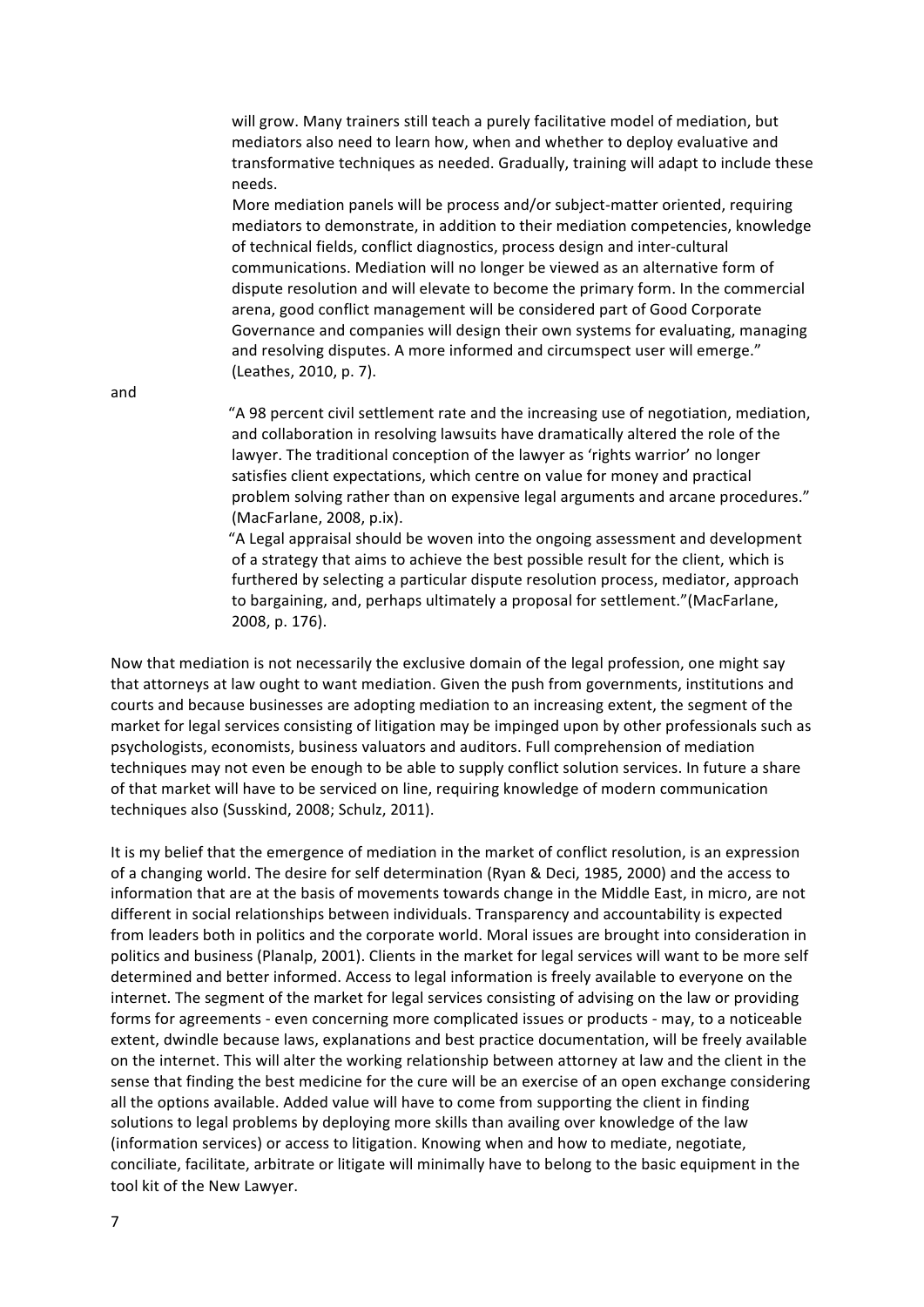*Notes*

American Arbitration Association. (2006). *Dispute-Wise Business Management*. New York.

Blake, S., Browne, J. & Sime, S. (2011). *A Practical Approach to Alternative Dispute Resolution.* Offord: Oxford university Press.

Blancato, W.A. & Gibson, Jr., C.A. (2010). *Controlling Your Own Destiny: You Can With Mediation* (p. 207-223) in AAA Handbook on Mediation, 2<sup>nd</sup> Ed. New York: JurisNet.

Camp, J. (2002). *Start with No. New York: Crown Business.* 

Diamond, I. (2011). *The Value of a Psychologist Mediator.* 

www.mediate.com/people/personprofile.cfm?auid=1148.!

Eijsbouts, A.J.A.J. (2011). *Mediation as Management Tool in Corporate Governance* (p. 67-81) in A. Ingen-Housz (Ed.), *ADR in Business.* Alphen aan de Rijn: Kluwer Law International.

Galanter, M. (1984). *World of Deals: Using Negotiation to Teach About Legal Process.*34 J. Legal Educ. 268.

Gans, W.G. & Stryker, D. (1996). *ADR: The Siemens' Experience*, Dispute Resolution Journal, AAA, 1996.

Gans, W.G. (1997). Saving Time and Money in Cross-Border Commercial Disputes, Dispute Resolution Journal, AAA, 1997.

Genn, H. (2008). *Judging Civil Justice*. The Hamlyn Lectures 2008. Cambridge: Cambridge University Press.

Gläszer, U. (2007). *Practising Conflict Management.* Report Europa-Universität Viadrina Frankfurt (Oder). Institute for Conflict Management. www.europa-uni.de/ikm.

Golann, D. & Aaron, M.C. (2010). *Using Evaluations in Mediation* (p. 327-343) in AAA Handbook on Mediation, 2<sup>nd</sup> Ed. New York: JurisNet.

Korobkin, R. (2002). *Negotiation Theory And Strategy.* New York: Aspen Publishers (Wolters Kluwer Law & Business), Chapter 8, p.  $243 - 257$ .

Leathes, M. (2010). *2020 Vision. Where in the world will mediation be in 10 years?* www.imimediation.org/2020-vision-article .

Limbury, A. (2011). *ADR in Australia* (p. 429-457) in A. Ingen-Housz (Ed.), *ADR in Business.* Alphen aan de Rijn: Kluwer Law International.

Lipsky, D.B. & Seeber, R.L. (1998). *The Appropriate Resolution of Corporate Disputes; A Report on the Growing, Use, of ADR, by, U.S., Corporations.*, Martin and Laurie Scheinman Institute on Conflict Resolution. Paper 4.

Lande,J. (2000). *Getting the faith: Why Business Lawyers and Executives Believe in mediation.* Harvard Negotiation Law Review. Nr.5, p. 137-232.

Massie, G. (2011). *Basic Business Issues of Mediation Centres* (p. 211-234) in A. Ingen-Housz (Ed.), ADR in Business. Alphen aan de Rijn: Kluwer Law International.

Mayer, B. (2009). *Staying with conflict*, San Francisco: Jossey-Bass.

Phillips, G.F. (2010), *Same-Neutral Med-Arb: What Does the Future Hold?* (p. 75-87) in AAA Handbook on Mediation, 2<sup>nd</sup> Ed. New York: JurisNet.

Planalp, S. (2001). *Communicating Emotion, Social, Moral and Cultural Processes.* Cambridge: Cambridge University Press.

Roberts, S. & Palmer, M. (2005). *Dispute Processes. ADR and the Primary Froms of Decision-Making.* 2<sup>nd</sup> Edition, Cambridge University Press, p. 45 -78.

Roo, A. de & Jagtenberg, R. (2004). *Europese Mededingingspraktijken.* Den Haag: Boom Juridische Uitgevers.

Deci, E. L., & Ryan, R. M. (1985). *Intrinsic motivation and self-determination in human behavior*. New York: Plenum.

Ryan, R. M., & Deci, E. L. (2000). Self-determination theory and the facilitation of intrinsic motivation, social development, and well-being. American Psychologist, 55, 68-78.

Sander, F.E.A. & Goldberg, S.B. (1994). *Fitting the Forum to the Fuss: A User-Friendly Guide to Selecting an ADR Procedure.* Negotiation Journal, Volume 10:1, p. 49-68.